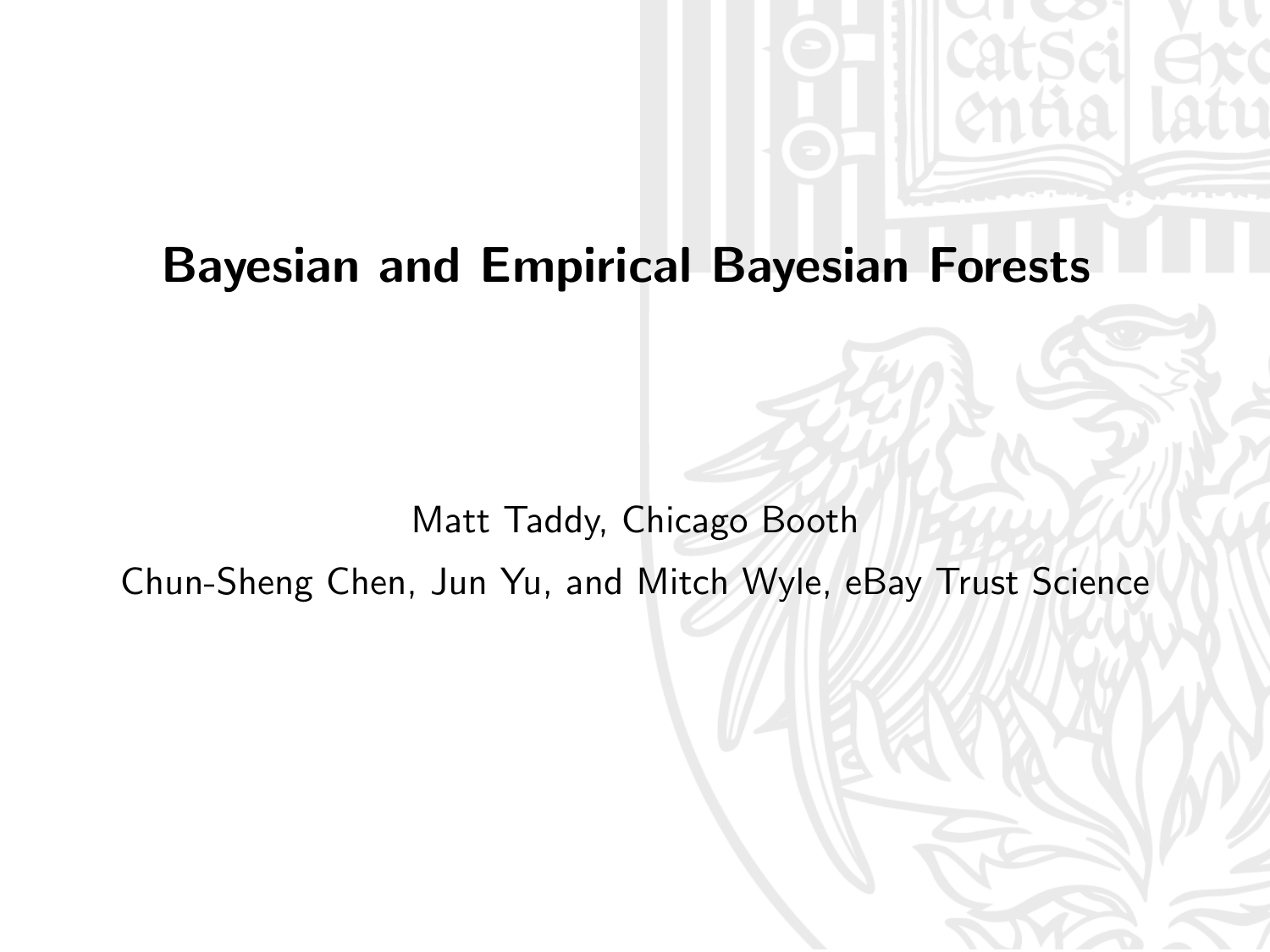# Big Data

The sample sizes are enormous. 200+ million obs The data are super weird. density spikes, obese tails

'Big' and 'Strange' beg for nonparametrics.

In usual BNP you model a complex generative process with flexible priors, then apply that model directly in prediction and inference.

e.g., 
$$
y = f(x) + \epsilon
$$
, or even just  $f(y|x)$ 

However averaging over all of the nuisance parameters we introduce to be 'flexible' is a hard computational problem.

#### Can we do scalable BNP?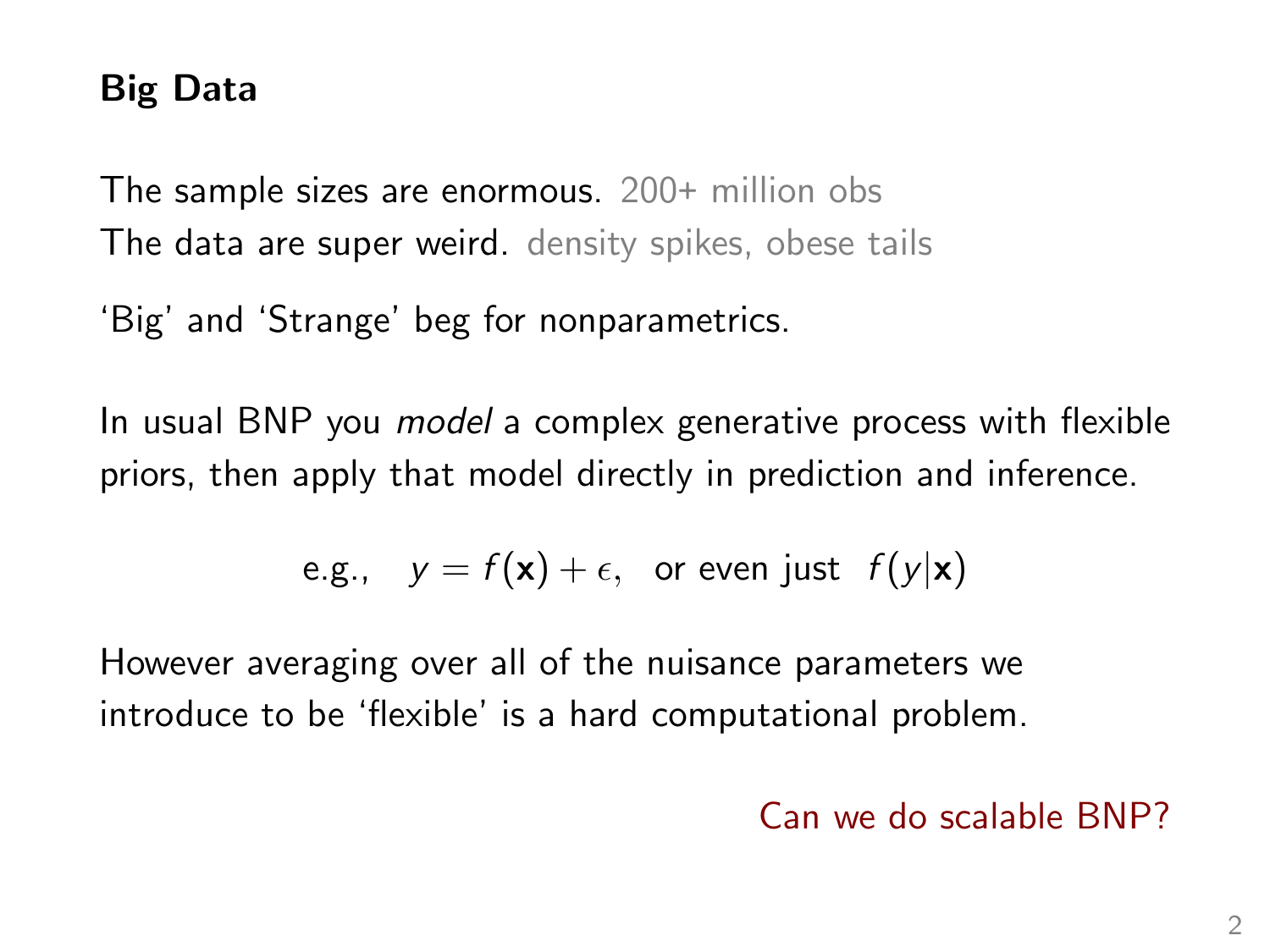Frequentists are great at finding simple procedures  $(\text{e.g. } [\textbf{X}'\textbf{X}]^{-1}\textbf{X}'y)$ and showing that they will 'work' regardless of the true DGP. (DGP = Data Generating Process)

This is classical 'distribution free' nonparametrics.

- 1: Find some statistic that is useful regardless of DGP.
- 2: Derive the distribution for this stat under minimal assumptions.

Practitioners apply the simple stat and feel happy that it will work.

Can we Bayesians provide something like this?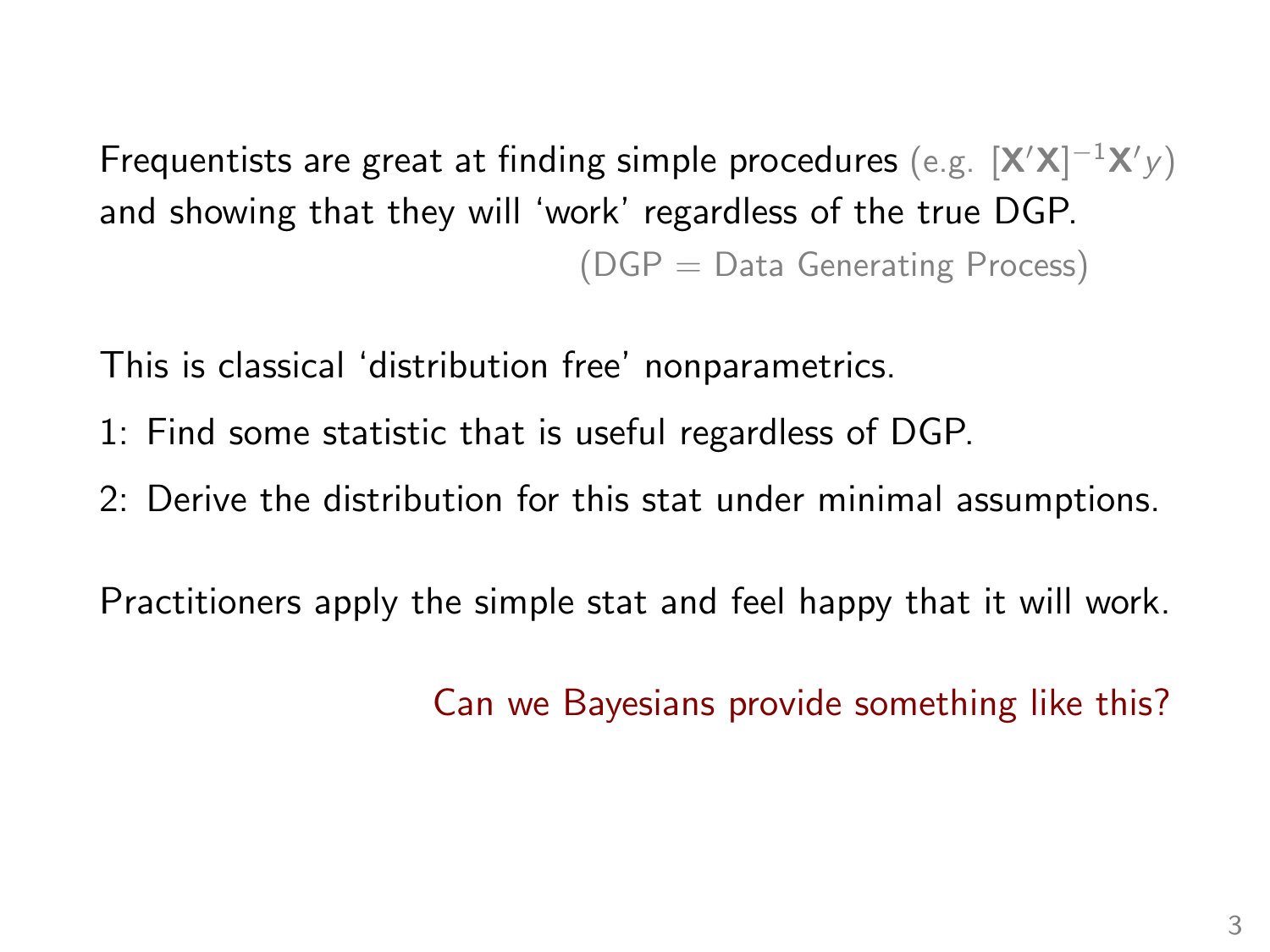A flexible model for the DGP

$$
g(\mathbf{z}) = \frac{1}{|\theta|} \sum_{l=1}^{L} \theta_l \mathbb{1}[\mathbf{z} = \zeta_l], \quad \theta_l \stackrel{\text{iid}}{\sim} \text{Exp}(a)
$$

After observing  $\mathbf{Z} = \{z_1 \dots z_n\}$ , posterior has  $\theta_I \sim \text{Exp}(a+1_{\mathcal{L}, \in \mathbf{Z}})$ . (say every  $z_i = [x_i, y_i]$  is unique).

 $a \to 0$  leads to  $p(\theta_l = 0) = 1$  for  $\zeta_l \notin \mathbb{Z}$ .

$$
\Rightarrow g(\mathbf{z} \mid \mathbf{Z}) = \frac{1}{|\theta|} \sum_{l=1}^{L} \theta_l \mathbb{1}[\mathbf{z} = \mathbf{z}_l], \quad \theta_i \sim \text{Exp}(1)
$$

This is just the Bayesian bootstrap.

Ferguson 1973, Rubin 1981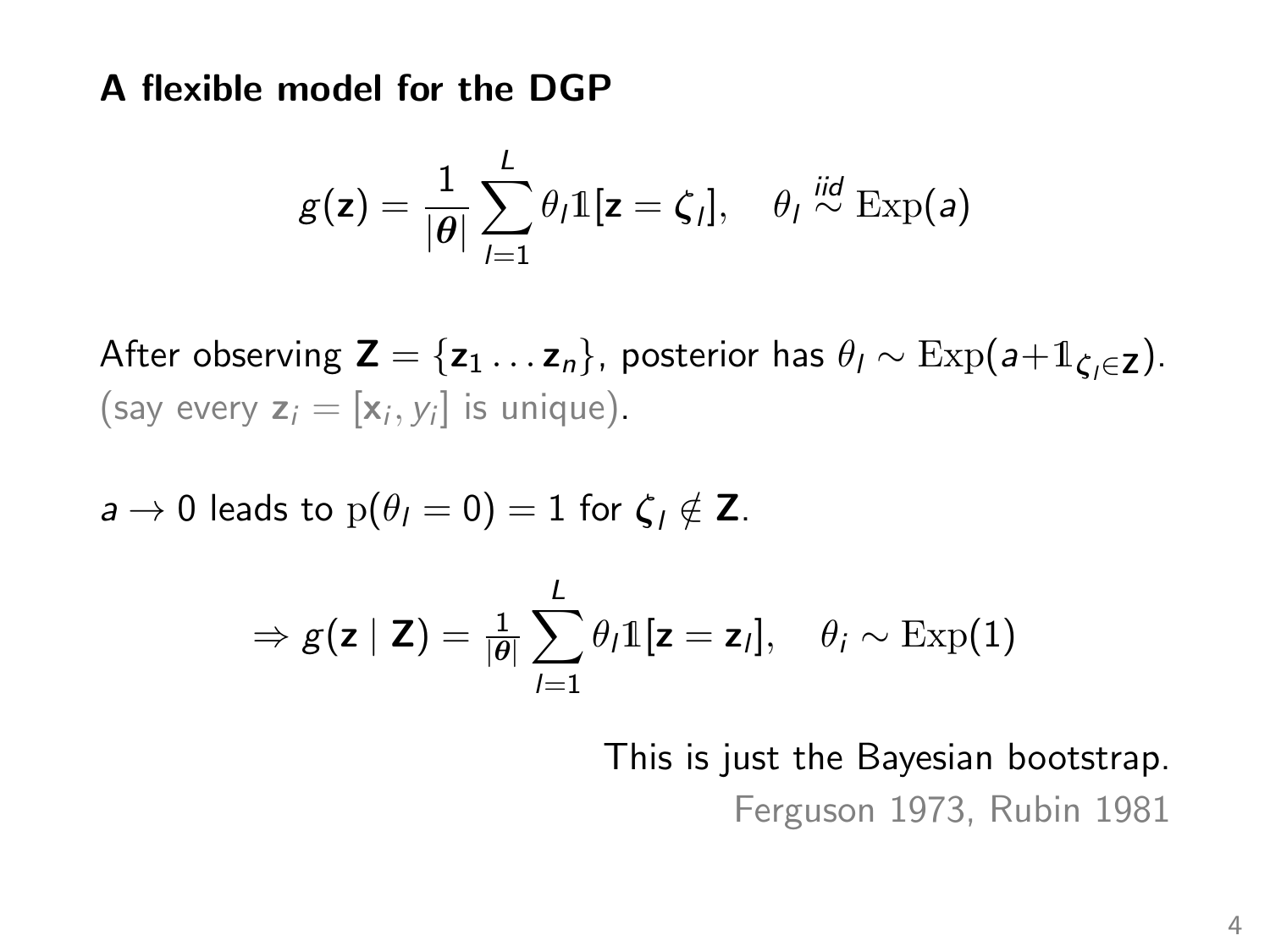Example: Ordinary Least Squares

Population OLS is a posterior functional

$$
\boldsymbol{\beta} = (\mathbf{X}'\boldsymbol{\Theta}\mathbf{X})^{-1}\mathbf{X}'\boldsymbol{\Theta}\mathbf{y}
$$

where  $\mathbf{\Theta} = \text{diag}(\boldsymbol{\theta})$ . This is a random variable. (sample via BB)

Posterior moments for a first-order approx

$$
\tilde{\boldsymbol{\beta}} = [\mathbf{X}'\mathbf{X}]^{-1}\mathbf{X}'\mathbf{y} + \nabla\boldsymbol{\beta}\big|_{\boldsymbol{\theta} = \mathbf{1}}(\boldsymbol{\theta} - \mathbf{1})
$$

e.g.,  $var(\tilde{\beta}) \approx (\mathbf{X}'\mathbf{X})^{-1}\mathbf{X}'diag(\mathbf{e})^2\mathbf{X}'(\mathbf{X}'\mathbf{X})^{-1}$ , where  $e_i = y_i - \mathbf{x}'_i\hat{\beta}$ .

See Lancaster 2003 or Poirier 2011.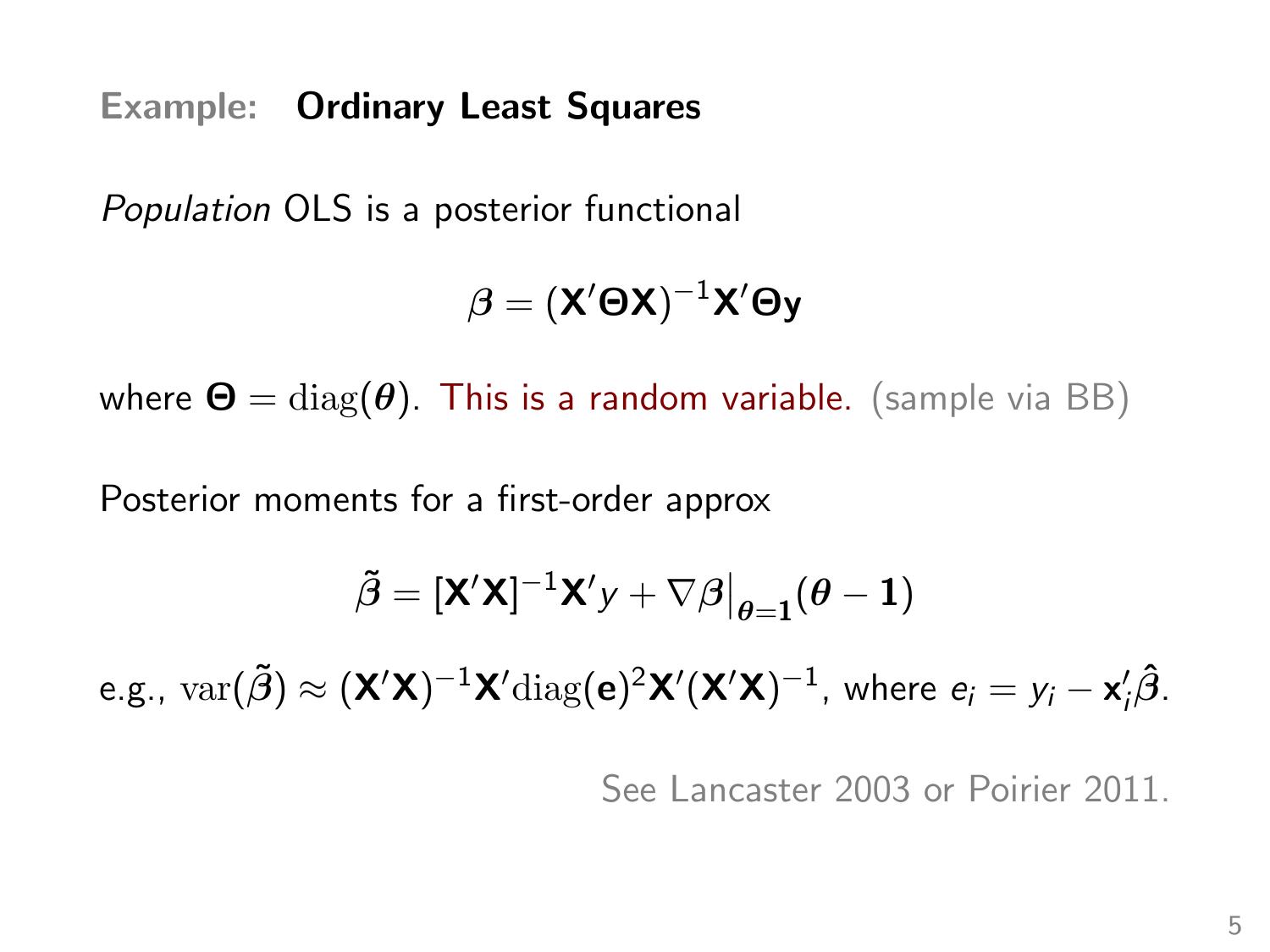#### Example: Decision Trees

Trees are great: nonlinearity, deep interactions, heteroskedasticity.



The 'optimal' decision tree is a statistic we care about (s.w.c.a).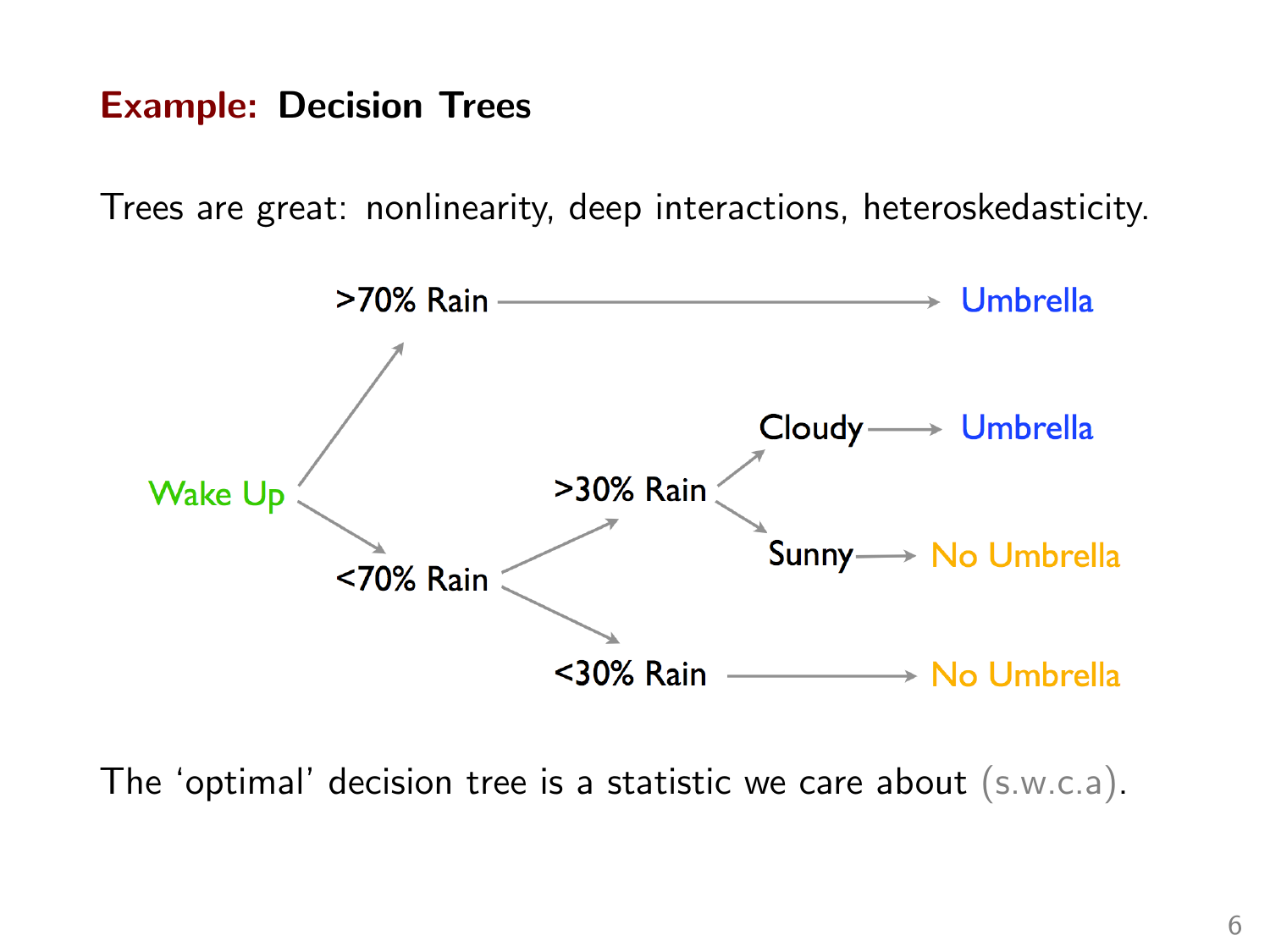#### CART: greedy growing with optimal splits

Given node  $\{x_i, y_i\}_{i=1}^n$  and DGP weights  $\theta$ , find x to minimize

$$
|\theta|\sigma^{2}(x,\theta) = \sum_{k \in \text{left}(x)} \theta_{k}(y_{k} - \mu_{\text{left}(x)})^{2} + \sum_{k \in \text{right}(x)} \theta_{k}(y_{k} - \mu_{\text{right}(x)})^{2}
$$

for a regression tree. Classification impurity can be Gini, etc.

#### Population-CART might be a statistic we care about.

Or, in settings where greedy CART would do poorly (big p), a randomized splitting algorithm might be a better s.w.c.a.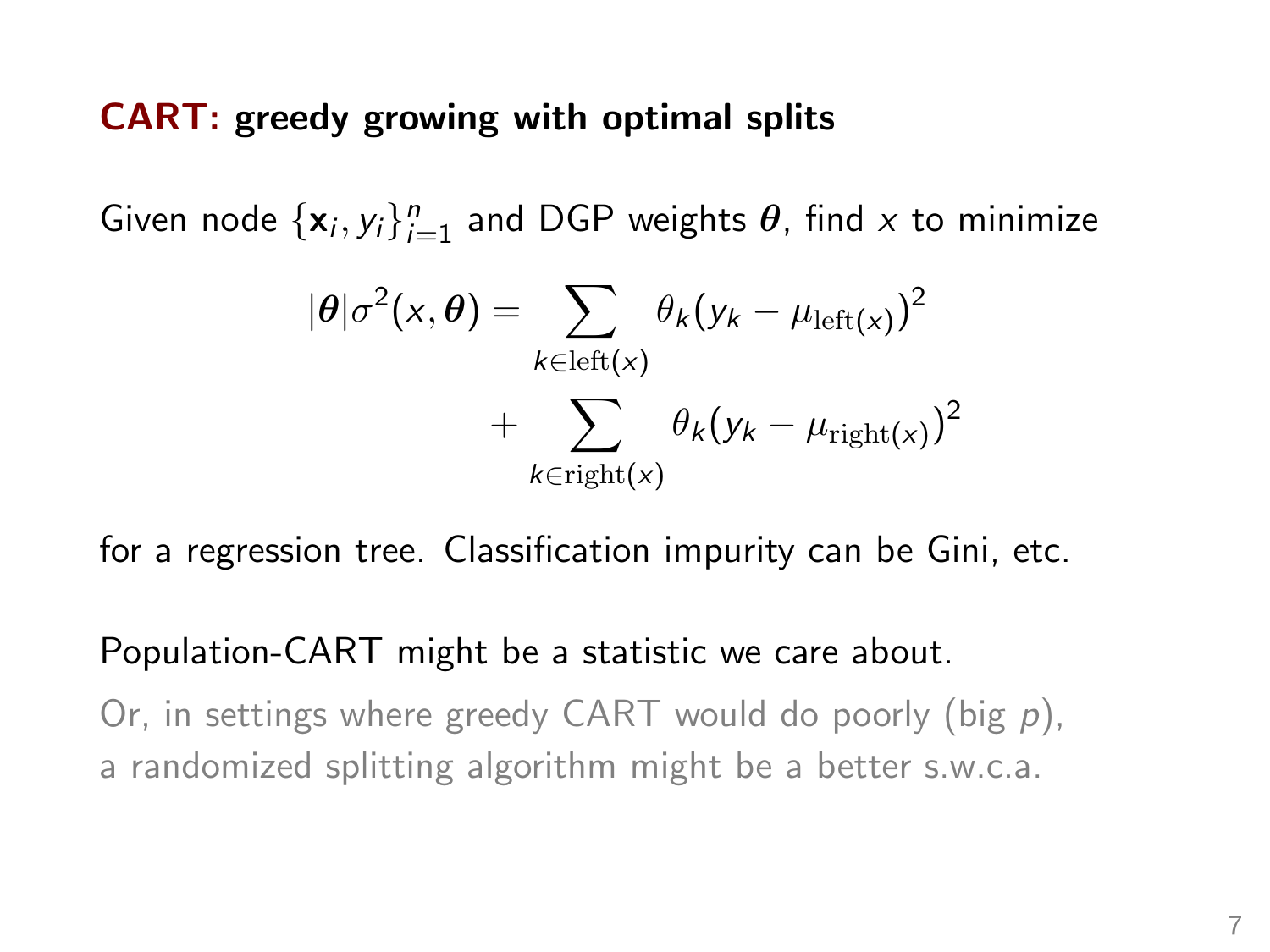Bayesian Forests: a posterior for CART trees

For 
$$
b = 1...B
$$
:  
\n• draw  $\theta^{b} \stackrel{iid}{\sim} \text{Exp}(1)$   
\n• run weighted-sample CART to get  $\mathcal{T}_b = \mathcal{T}(\theta^b)$ 



RF  $\approx$  Bayesian forest  $\approx$  posterior over CART fits.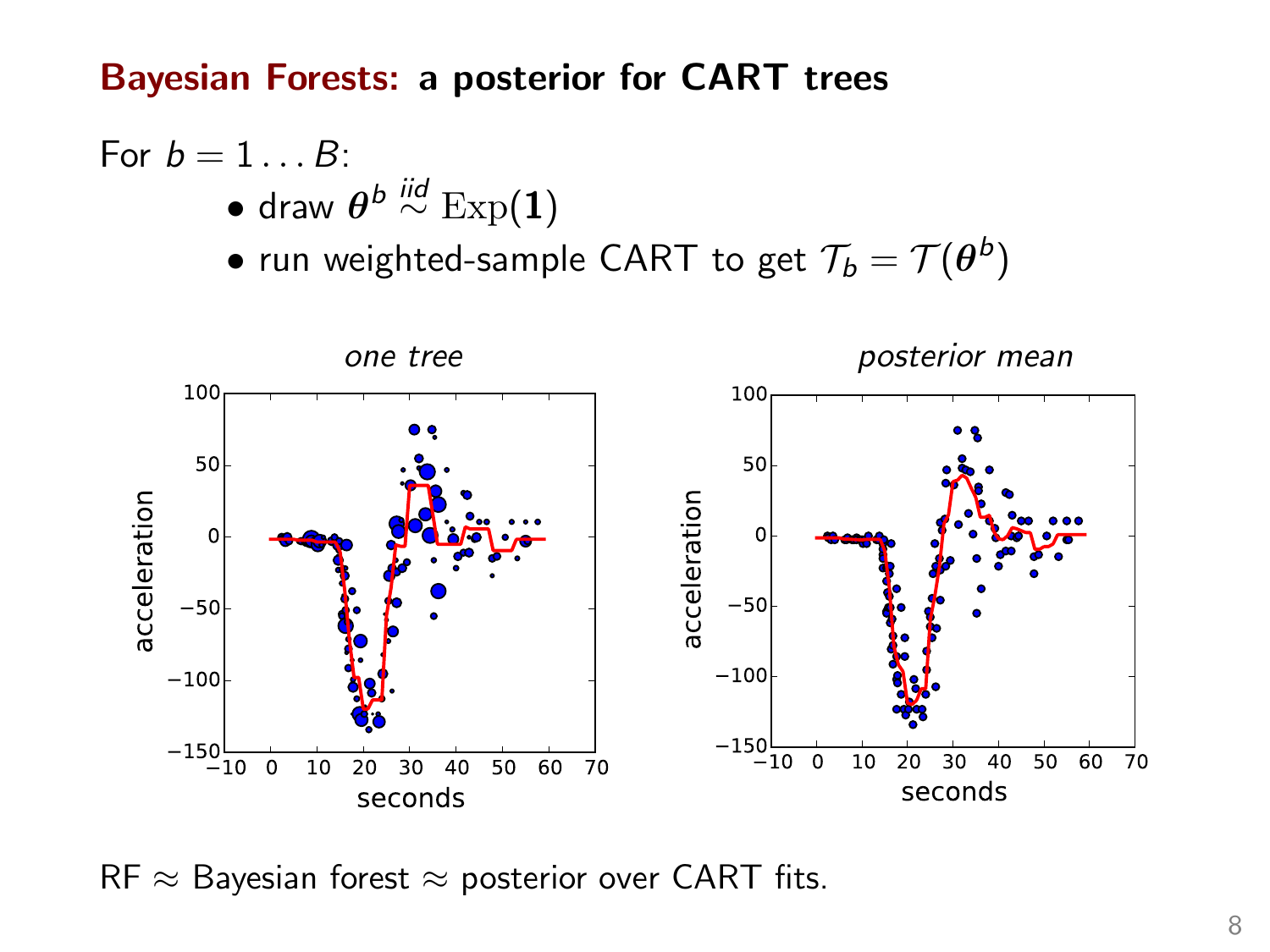#### Theoretical trunk stability

Given forests as a posterior, we can start talking about variance. Consider the first-order approximation

$$
\sigma^{2}(x, \theta) \approx \sigma^{2}(x, 1) + \nabla \sigma^{2} |_{\theta=1}(\theta-1)
$$

$$
= \frac{1}{n} \sum_{i} \theta_{i} [y_{i} - \bar{y}_{i}(x)]^{2}
$$

with  $\bar{y}_i(x)$  the sample mean in *i*'s node when splitting on x. Based on this approx, we can say that for data at a given node,

 $\frac{1}{p}$  (optimal split matches sample CART)  $\gtrsim 1-\frac{p}{q}$  $\frac{1}{n}e^{-n}$ ,

with  $p$  split locations and  $n$  observations.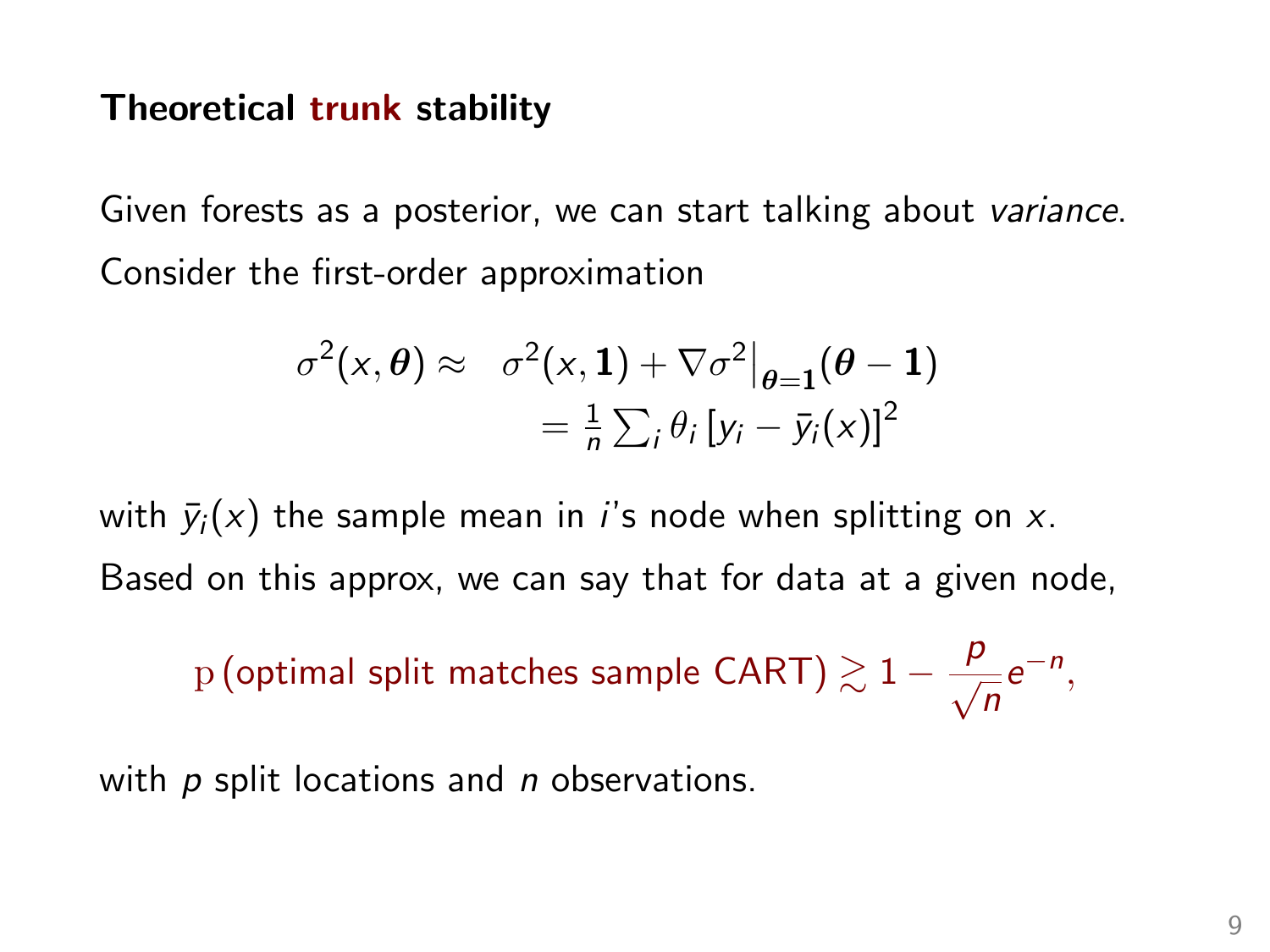# **California Housing Data**

20k observations on median home prices in zip codes.



Above is the trunk you get setting min-leaf-size of 3500.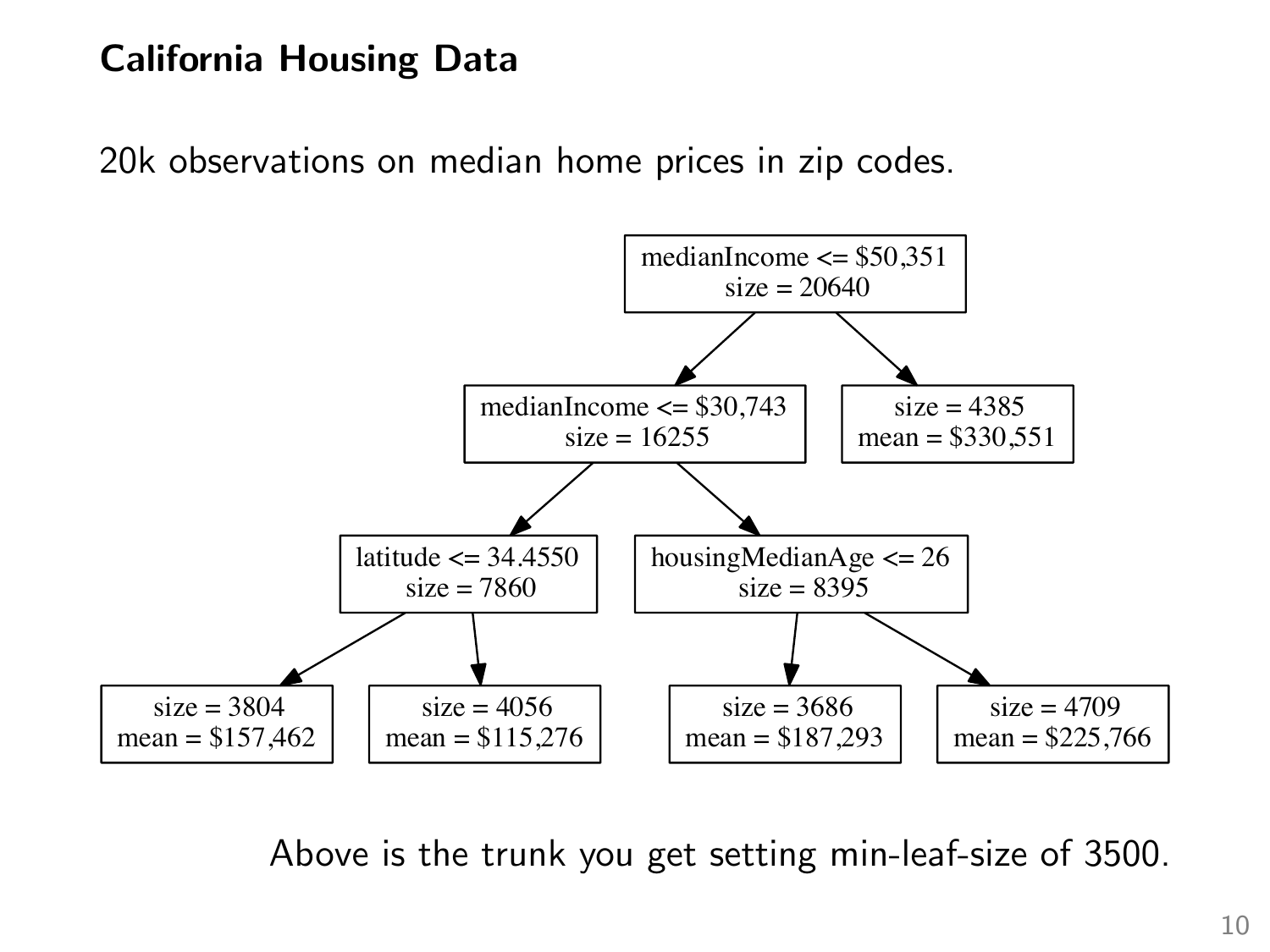

Empirically and theoretically: trees are stable, at the trunk.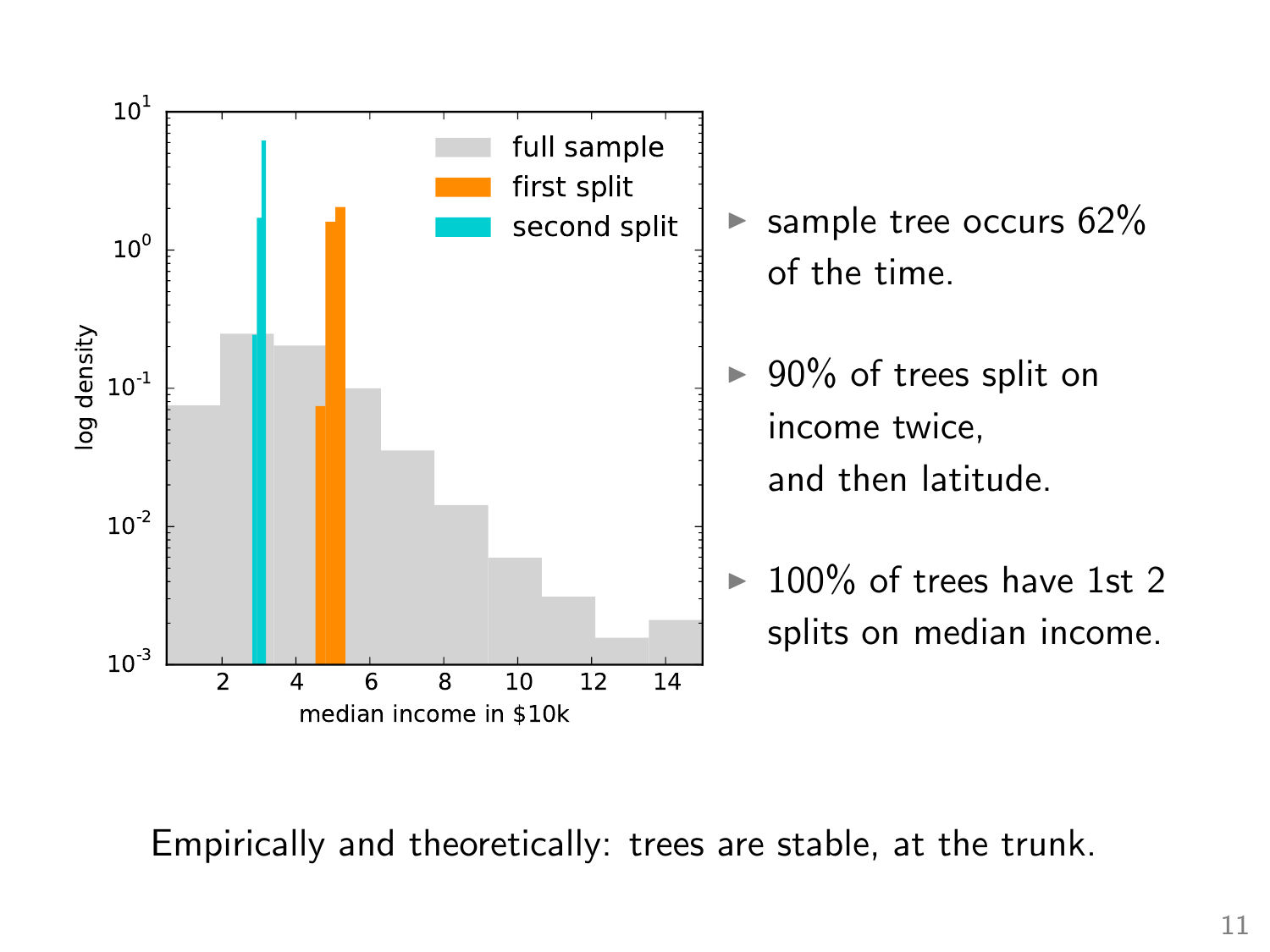# Empirical Bayesian Forests (EBF)

RFs are expensive. Sub-sampling hurts bad.

Instead:

- $\triangleright$  fit a single tree to a shallow trunk.
- $\blacktriangleright$  Map data to each branch.
- $\triangleright$  Fit a full forest on the smaller branch datasets.

Empirical Bayes: fix plug-in estimates at high levels in a hierarchical model, focus effort at learning the hard bits.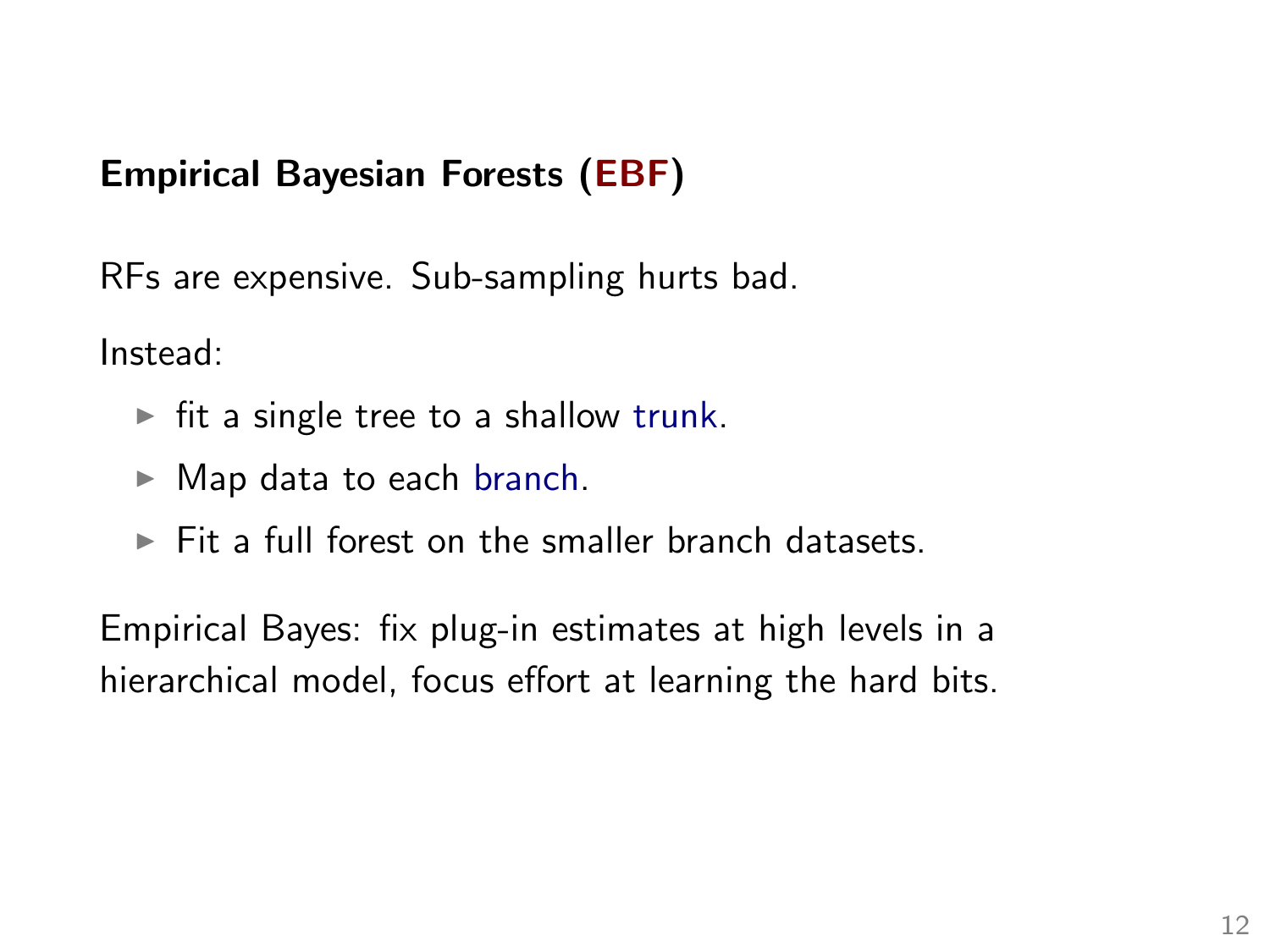Since the trunks are all the same for each tree in a full forest, our EBF looks nearly the same at a fraction of computational cost.



Here EBF and BF give nearly the same results. SSF does not.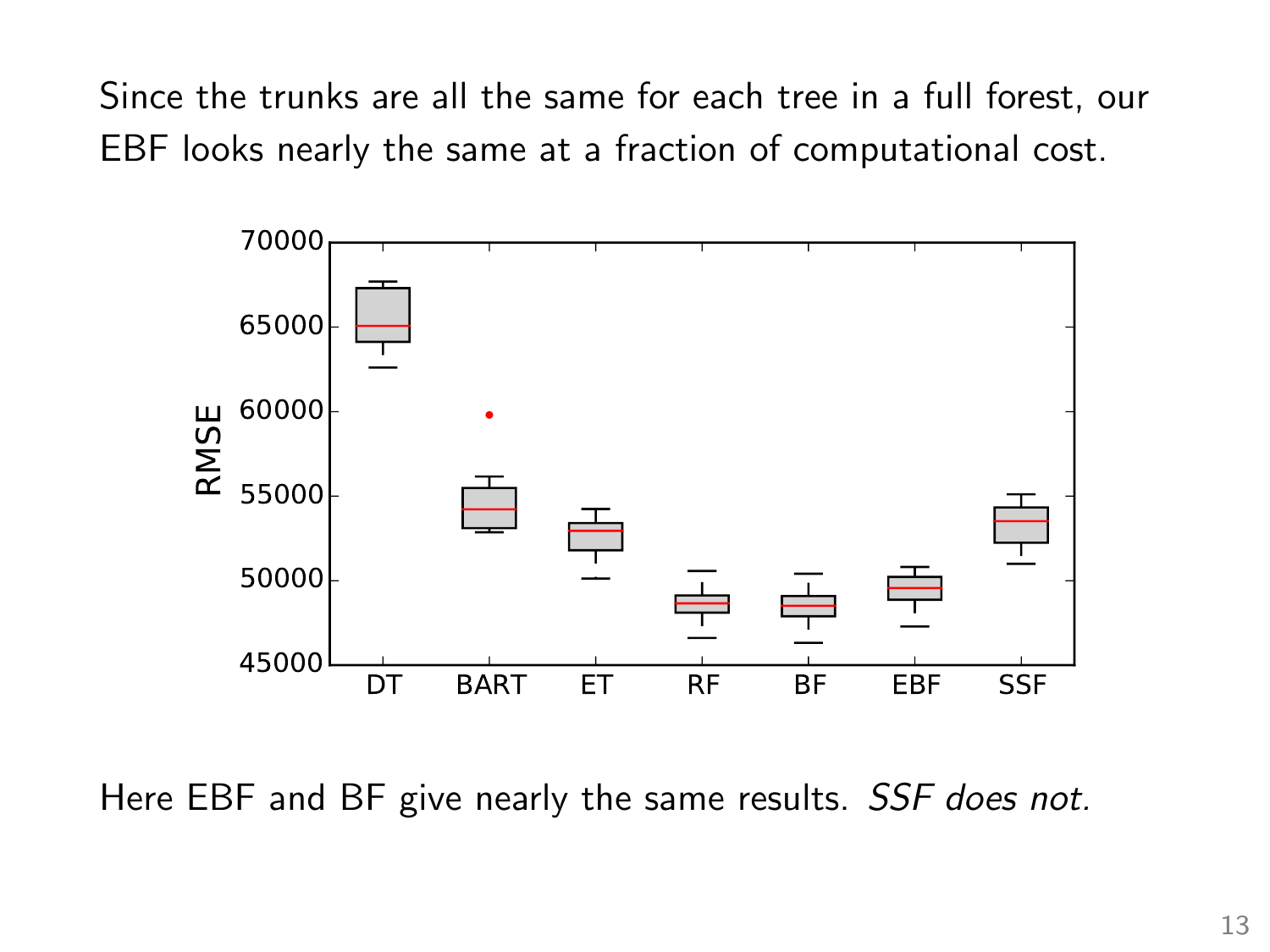

| % WTB |            |
|-------|------------|
| 0.0   | ВF         |
| 0.8   | FRF        |
| 11.9  | <b>SSF</b> |
| 29.5  | DT         |
|       |            |

#### Predicting wine rating from chemical profile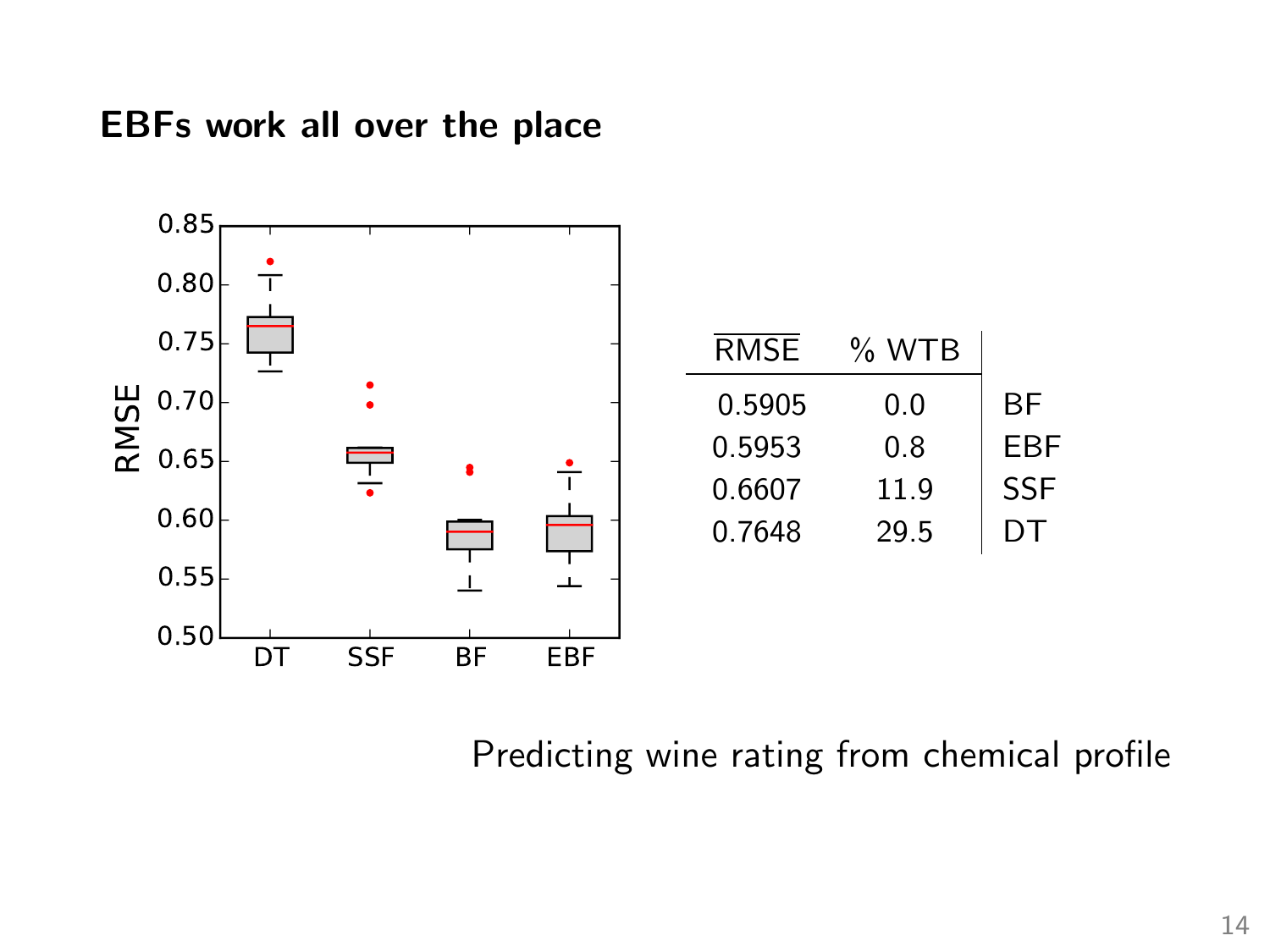

| MCR    | % WTB |            |
|--------|-------|------------|
| 0.4341 | 0.0   | ВF         |
| 0.4531 | 44    | EBF        |
| 0.5989 | 38.0  | <b>SSF</b> |
| 0.6979 | 60.8  | DТ         |

### or beer choice from demographics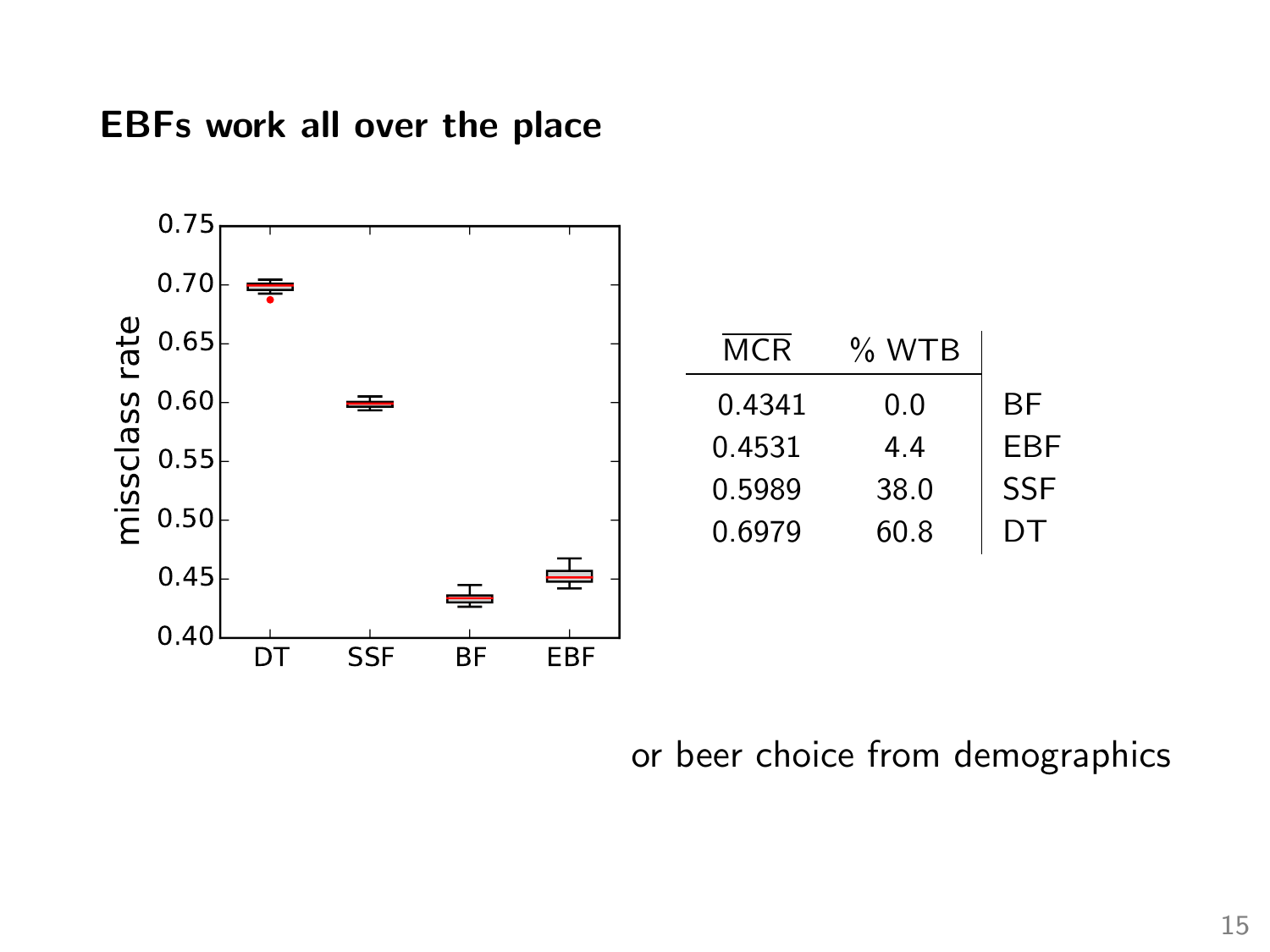#### Choosing the trunk depth

Distributed computing perspective: fix only as deep as you must! How big is each machine? Make that your branch size.

|                                                             | CA housing   Wine |  |  |  |  |  | Beer |  |  |
|-------------------------------------------------------------|-------------------|--|--|--|--|--|------|--|--|
| Min Leaf Size in $10^3$   6 3 1.5   2 1 0.5   20 10 5       |                   |  |  |  |  |  |      |  |  |
| % Worse Than Best   1.6 2.4 4.3   0.3 0.8 2.2   1.0 4.4 7.6 |                   |  |  |  |  |  |      |  |  |

Still, open questions: e.g., more trees vs shallower trunk?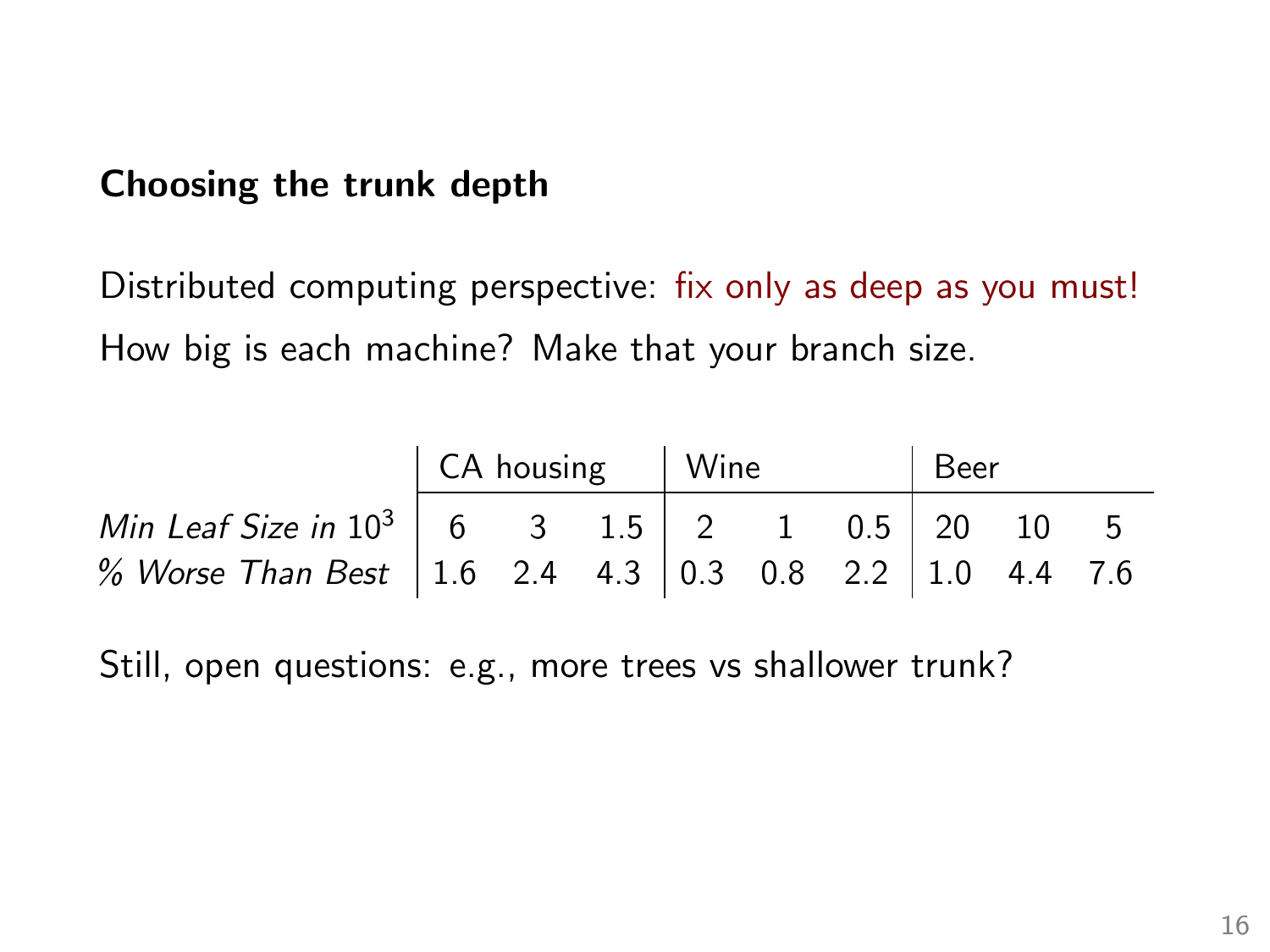# Catching Bad Buyer Experiences at eBay

BBE: 'not as described', delays, etc.

p(BBE) is an input to search rankings. Best way to improve prediction is more data. EBFs via Spark: more data in less time.

On 12 million transactions, EBF with 32 branches yields a 1.3% drop in misclassification over the SSF alternatives.

Putting it into production requires some careful engineering, but this really is a very simple algorithm. Big gain, little pain.

Talk to Chun-Sheng at the poster for some implementation detail.